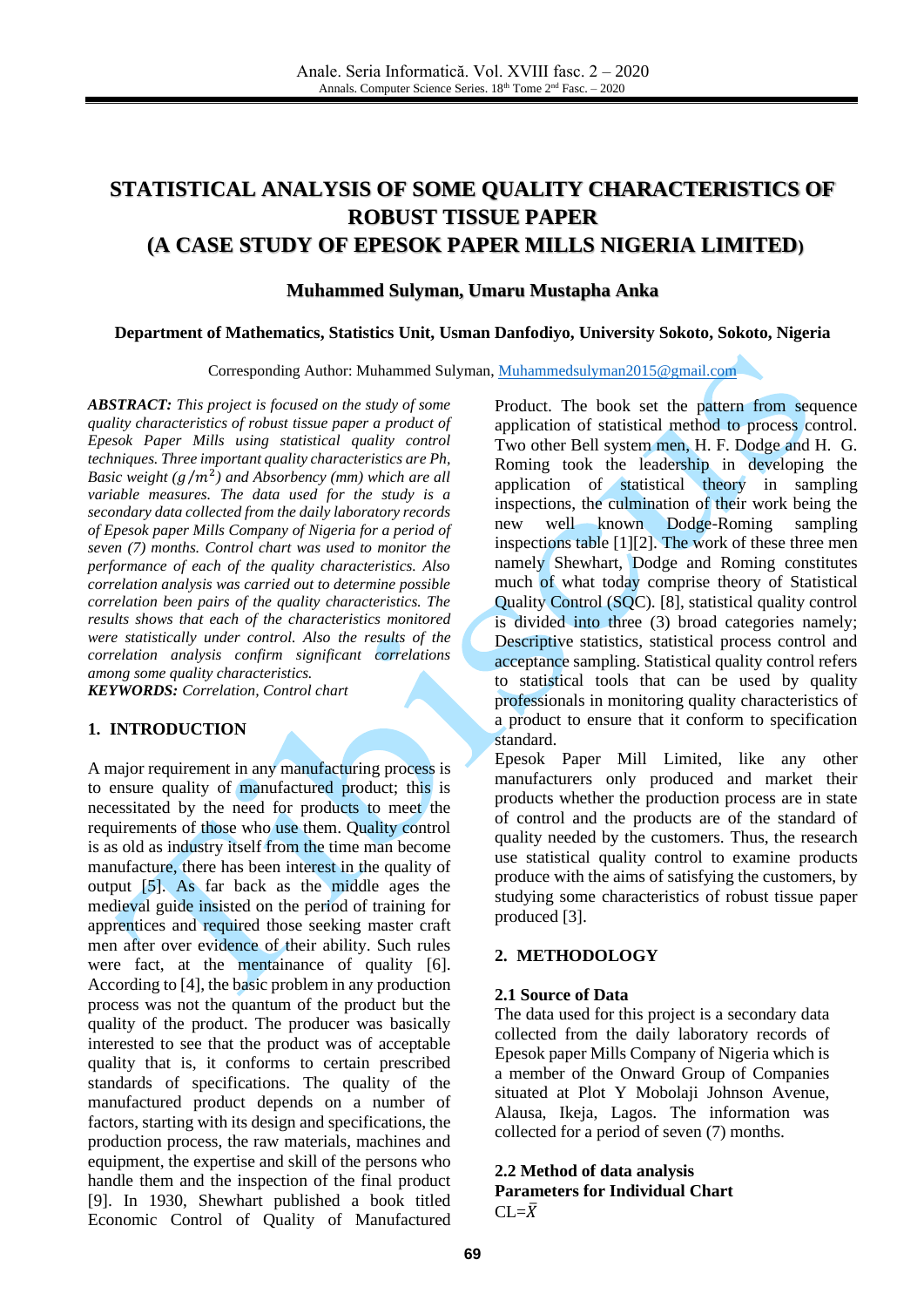$UCL = \bar{X} + 3 \bar{R}/d_2$  (1) LCL= $\bar{X}$  – 3  $\bar{R}/d_2$ Where: Upper control limit=UCL Central line=CL Lower control limit=LCL

#### **Parameters for Moving Range Chart**

 $UCL=D_4\overline{R}$  $CL = \overline{R}$  (2)  $LCL=D_3\overline{R}$ where

 $\overline{X}$  Is the average of all the individuals and  $\overline{R}$  is the average of all the moving ranges of two observations.  $d_2$ ,  $D_4$ ,  $D_3$  are values obtained from statistical quality control table with n=2

#### **2.3 Test for Randomness**

Random selection is mostly used in the whole process of industrial statistics. There is therefore the need to do a test on the randomness on the selection itself using runs. A run is a succession of identical symbols which are followed and preceded by different symbols or by no symbols. The number of runs in a sample is an indication of whether or not a sample is random.

#### **Runs Test**

The runs test can be used to test the randomness of samples consisting of numerical data by counting runs above and below the medium. This is use to check whether there might be a trend in the data so that it is possible to adjust a machine setting or some other process variable.

# **Hypothesis**



 $n_1$  = Observation exceeding the mean of the samples  $n_2$  = Observation less than or equals the mean of the samples

 $z =$  Number of runs

**Decision rule**: reject  $H_0$  if  $Z_{cal} > Z_{tab}$  if otherwise we fail to reject  $H_0$  or reject  $H_0$  if level of significance ( $\alpha$ ) >p-value and if otherwise we fail to reject  $H_0$ 

#### **2.4 Correlation Analysis Correlation**

Correlation coefficient measures the degree of association among given characteristics of interest.

The correlation coefficient r between two variables of interest X and Y is given as

$$
r_{xy} = \frac{cov(x, y)}{\sqrt{var(x)*var(y)}}
$$
(4)

# **Significance of correlation coefficient**

To test the significance of correlation coefficient between two variables, the hypothesis is set as follows:

**Hypothesis**

 $H_0$ : ρ= 0 **Test Statistic**

 $t = \frac{r_{xy}\sqrt{n-2}}{l}$  $\sqrt{1-r_{xy}^2}$ 

$$
\tag{5}
$$

Where  $r_{xy}$  the correlation between variable x and variable y

 $cov(x, y)$  = covariance between variable x and variable y

#### **Decision Rule**

Reject  $H_0$  if p-value is less than  $\alpha$  at 0.05 level of significance otherwise do not reject.

# **3. RESULT AND DISCUSSION**

#### **3.1 Analysis on PH**

Table 1: Showing the Descriptive Statistics of PH

|    |      |       |       |               | Variable Mean Skewness Kurtosis Actual Allowable |
|----|------|-------|-------|---------------|--------------------------------------------------|
|    |      |       |       | spread spread |                                                  |
| PН | 6.65 | 0.454 | 0.232 | O 99          | 0.5                                              |

Ph as a distribution as shown in the table above with the actual spread wider than the allowable spread which implies that the process has too much variability. The process may be producing products that do not conform to specification limits.

#### **Monitoring Ph Data**

In order to monitor the Ph of robust tissue paper, the individual and moving range (MR) charts are used. The IND/MR charts are plotted below in fig. 1 and fig 2. respectively with the aid of SPSS.

#### **Control Chart for Individuals**

#### **X- Chart**

The control limits are calculated below:  $CL = \overline{X} = \frac{\sum X}{n}$  $\frac{1}{n}$  =6.6307  $UCL = \bar{X} + 3 \bar{R}/d_2 = 6.8756$ LCL= $\bar{X}$  – 3  $\bar{R}/d_2$ =6.3857

#### **Moving range chart**

The control limits are calculated below  $CL = \overline{R} = \frac{\sum MR}{n}$  $\frac{mR}{n} = 0.0921$  $UCL = D_4 \overline{R} = 0.3010$  $LCL = D_3 \overline{R} = 0.0000$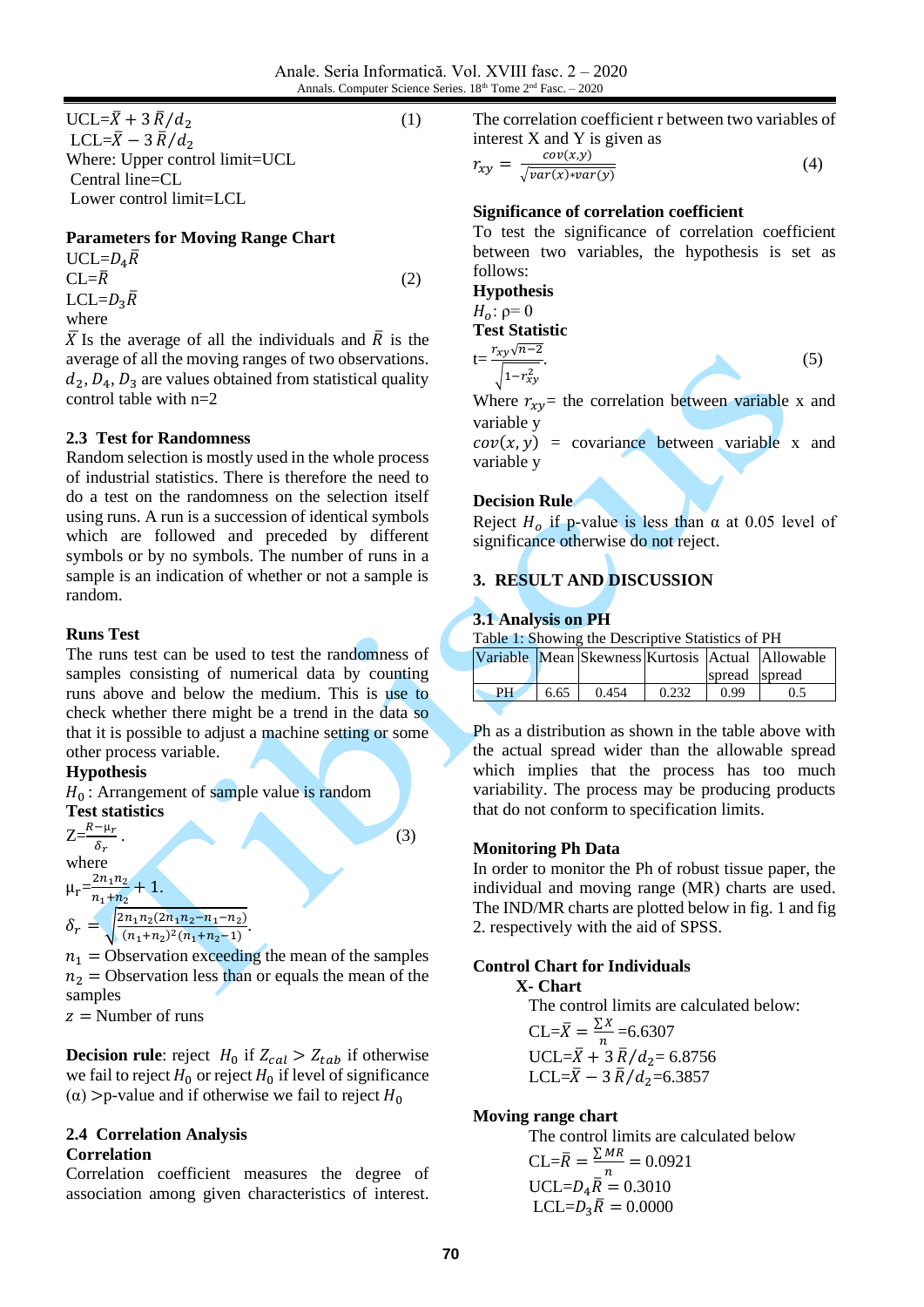

Fig 1. Variation in the process



Fig 2. Variation in the process

From the control charts in fig 1. and fig 2. none of the point falls out of the control limits indicating that the variation in the process is due to random cause only. That is, the process is under statistical control.

# **Test of Randomness on ph**

Runs test

**Hypothesis**

 $H_0$ : Arrangement of sample value is random **Test statistics**

 $Z=\frac{R-\mu_r}{\delta_r}$  = -3.177

```
P-VALUE=0.001
```
Since level of significance  $(\alpha) = 0.05 > p$ -value=0.001, we reject the null hypothesis that is  $H_0$  and conclude that the samples are not random at 0.05 level of significance.

#### **3.2 Analysis on Basic Weight Distribution of Basic Weight**

| Table 2: showing the descriptive statistics of basic weight |       |          |          |        |                                                            |
|-------------------------------------------------------------|-------|----------|----------|--------|------------------------------------------------------------|
|                                                             |       |          |          |        | Variable   Mean   Skewness   Kurtosis   Actual   Allowable |
|                                                             |       |          |          | spread | spread                                                     |
| Basic                                                       | 17.49 | $-0.440$ | $-0.516$ | 3.00   |                                                            |
| weight                                                      |       |          |          |        |                                                            |

Basic weight as a distribution as shown in the table above with the actual spread is narrower than the allowable spread which is an indication of small variability in the process.

#### **Monitoring Basic Weight**

In order to monitor the basic weight of robust tissue paper, the individual and moving range (MR) charts are used. The IND/MR charts are plotted below in fig 3 and fig 4. respectively with the aid of SPSS. The control limits are calculated below:



From the control charts in fig 3. and fig 4., none of the point falls out of the control limits indicating that the variation in the process is due to random cause

only. That is, the process is under statistical control.

**Test of Randomness for Basic Weight** Runs Test

# **Hypothesis**

 $H_0$ : Arrangement of sample value is random **Test statistics**

$$
Z = \frac{R - \mu_r}{\delta_r} = -3.579
$$
  
P-VALUE =  $< 0.001$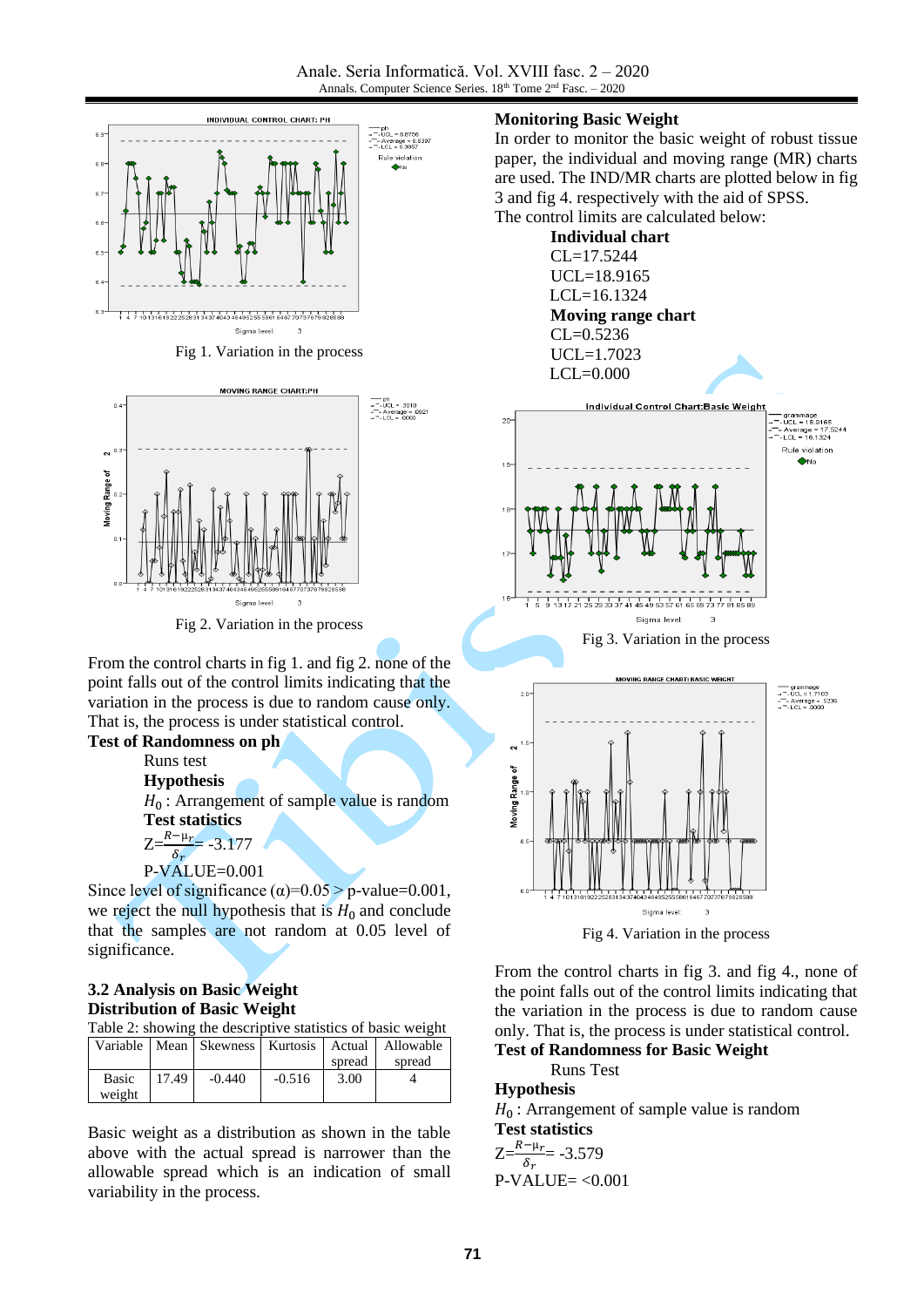#### **Decision**

Since level of significance ( $\alpha$ ) =0.05 > pvalue=0.001, we reject the null hypothesis that is  $H_0$  and conclude that the samples are not random at 0.05 level of significance.

#### **3.3 Analysis on Absorbency**

| Table 3: shows the distribution of absorbency |  |
|-----------------------------------------------|--|

| Variable         |          |          |               | Mean Skewness Kurtosis Actual Allowable |
|------------------|----------|----------|---------------|-----------------------------------------|
|                  |          |          | spread spread |                                         |
| Absorbency 15.61 | $-0.509$ | $-0.758$ |               |                                         |

Absorbency as a distribution as shown in the table above with the actual spread narrower than the allowable spread which is an indication of small variability in the process.

#### **Monitoring Absorbency**

In order to monitor the Absorbency of robust tissue paper, the individual and moving range (MR) charts are used. The IND/MR charts are plotted below in fig 5 and fig 6 respectively with the aid of SPSS.

The control limits are calculated below:

**Individual chart C**L=15.8300 UCL=17.7060 LCL=13.9594 **Moving range chart**  $CL = 0.7056$  $UCI = 2.3049$ LCL=0.000



Fig 5. Variation in the process



Fig 6. Variation in the process

From the control charts in fig 5 and fig 6, none of the point falls out of the control limits indicating that the variation in the process is due to random cause only. **Test of Randomness for Absorbency**

# **Runs Test Hypothesis**  $H_0$ : Arrangement of sample value is random  $H_1$ : Not  $H_0$ **Test statistics**  $Z=\frac{R-\mu_r}{\delta_r}$  - 4.545

P-VALUE= <0.001

### **Decision**

Since level of significance ( $\alpha$ ) =0.05 > pvalue=0.001, we reject the null hypothesis that is  $H_0$  and conclude that the samples are not random at 0.05 level of significance.

#### **3.4 Correlation analysis**

Measuring the degree of association between the pair of quality characteristics under consideration

#### **Possible pairs are**

Ph vs. basic weight

Ph vs. absorbency

Basic weight vs. absorbency

#### **Hypothesis**

 $H_0$ :  $\rho = 0$  that is, there is no relationship between the variables

**Test Statistic**

$$
t = \frac{r_{xy}\sqrt{n-2}}{\sqrt{1-r_{xy}^2}}
$$

P-value =pr ( $\rho \ge t_{88,0.975}$ )

#### **Decision Rule**

Reject  $H_0$  if p-value is less than  $\alpha$  at 0.05 level of significance otherwise do not reject.

Table 4 below gives the correlation between each of the quality characteristics under consideration.

Table 4: Correlation between each of the quality characteristics under consideration

| Variables        | Ph    | <b>Basic</b>     | Absorbency |
|------------------|-------|------------------|------------|
|                  |       | weight $(g/m^2)$ | (mm)       |
| Ph               |       | 0.084            | 0.084      |
| p-value          |       | 0.432            | 0.432      |
| <b>Basic</b>     | 0.084 |                  | 0.601      |
| weight $(g/m^2)$ | 0.432 |                  | < 0.001    |
| p-value          |       |                  |            |
| Absorbency(mm)   | 0.084 | 0.601            |            |
| p-value          | 0.432 | < 0.001          |            |

# From the result obtain from table 4.

#### **Ph vs. Basic weight**

The correlation coefficient shows that there is a weak positive relationship between ph and basic weight.

T-test was use to test for the significance of the correlation coefficient and it was discovered that p